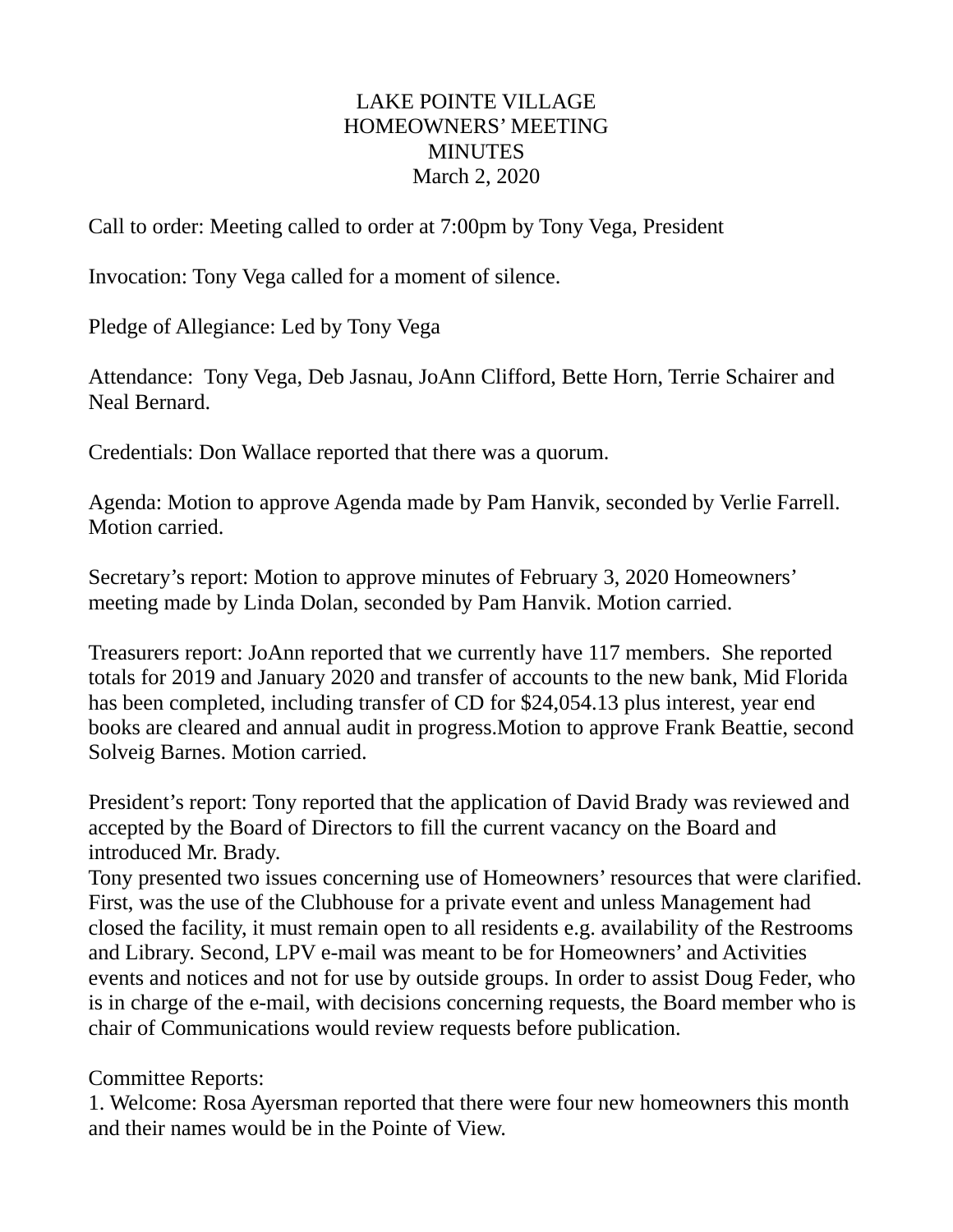2. CERT: Pam Hanvik reported on upcoming events for CERT, CCC and AED class, Wed. March 4<sup>th</sup> and Golf Cart round-up on Sat. March 21<sup>st</sup> as well as the "Bears to Care" program.

3. FMO: Fred Edwards did a presentation on what efforts FMO made successfully in Tallahassee on behalf of members and the importance of membership which is \$25/yr and \$65/3yrs.

3. Blood Mobile: Barbara Bieronski reported on the last Bloodmobile visit and the next one for April 18<sup>th</sup>.

## Activities:

 Billiards: Dave Downs reported on the Cal Lee billiards tournament and winners. Dance: Judy Cameron spoke about the next Dance which was the last of the season scheduled for March 21<sup>st</sup> "Sports Mania". She also reported that the Dance Committee has been able to make a profit from their events of over \$1000 this season so far not including the returns from the March Dance.

Community Projects: Deb King spoke of the Strawberry Social, March  $8<sup>th</sup>$  and tickets available for \$4. She also reported on the Car Port Sale March 14.

Pot Luck and Holiday Dinners: Maggie Horn reported on the Pot Luck dinner, March 19 and Easter Dinner, April 12, Easter Sunday. Tickets \$8 for ham dinner.

Shuffleboard: Joe Strahl reported about the tournament, March 8 which will be dedicated to Tony Azzarelli, a long time resident and avid shuffleboard player. Pizza party to follow.

Bocce: Joe also reported that the Bocce Tournament was March 5, with trophys awarded Sat. March 8 at the Pizza party.

Old Business:

1. Dance request

Tony brought up request from the Dance Committee for approval of the checks for the New Years Dance, \$1200 for the entertainment and \$1200 for food and decorations. Motion to approve made by Rosa Ayersman and seconded by Ingrid McGrattan. Motion carried.

2. Home Show

The LPV Home Show is scheduled for Saturday, February 6, 2021 from 9 to 1. JoAnn reported that we have received letters of interest from 17 vendors already and requested suggestions for more vendors from residents. All members of the Board will